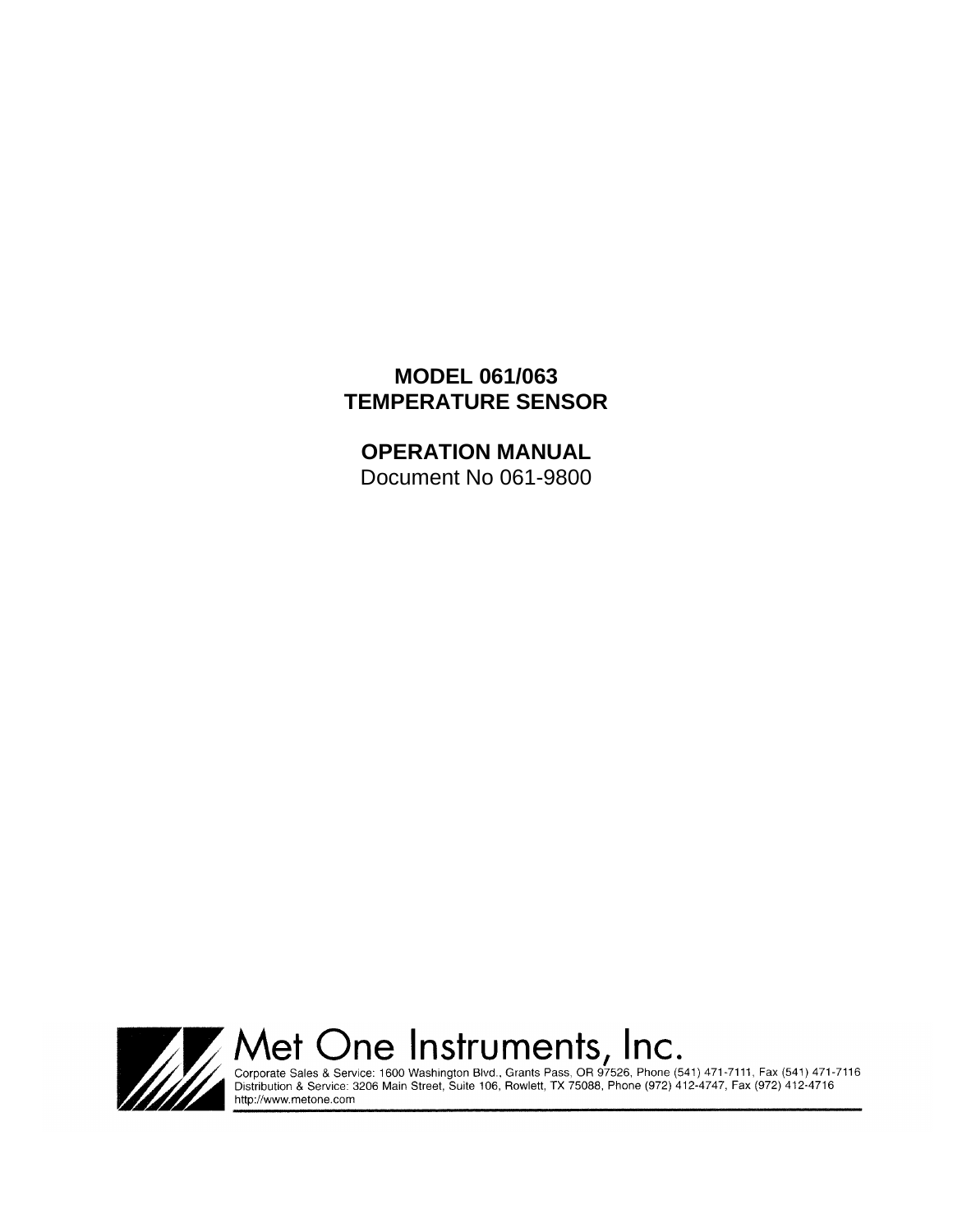### 061/063 TEMPERATURE SENSORS OPERATION MANUAL

### 1.0 GENERAL INFORMATION

1.1 Models 061 and 063 are precision thermistor temperature sensors. For the most accurate air temperature measurements, the sensors are always mounted in a radiation shield, which minimizes errors caused by solar and terrestrial radiation heating. Sensors produce resistance change inversely proportional to temperature.

Model 061 is designed for air temperature measurement. The Model 061 has a time constant of only 10 seconds.

Model 063 is designed for the direct measurement of air, soil, and water temperature. The 063 sensor is completely sealed in stainless steel housing, filled with silicone oil. The Model 063 has a time constant of 60 seconds.

### 1.2 Sensor Cable and Connections

All sensors are supplied with signal leads one foot in length. Dependent on particular applications, longer cable length and cable connectors may be provided as an option.

2.0 INSTALLATION

### 2.1 Temperature Sensor Installation

### A. AIR TEMPERATURE

For maximum accuracy, it is desirable to mount the temperature sensor in a radiation shield. The radiation shield will minimize effects of solar and terrestrial radiation and will additionally provide adequate air flow over the sensor. Mechanical mounting information is given in the radiation shield manual.

### B. SOIL TEMPERATURE

The Model 063 is used for soil temperature measurements. Installation of the soil temperature probe requires the digging of a small hole to the required measurement depth in firm, undisturbed soil. The probe is inserted horizontally into this firm soil, and the soil is replaced in the hole and packed firmly.

### C. WATER TEMPERATURE

The Model 063 Temperature Sensor should be placed in water, free from heat radiation sources.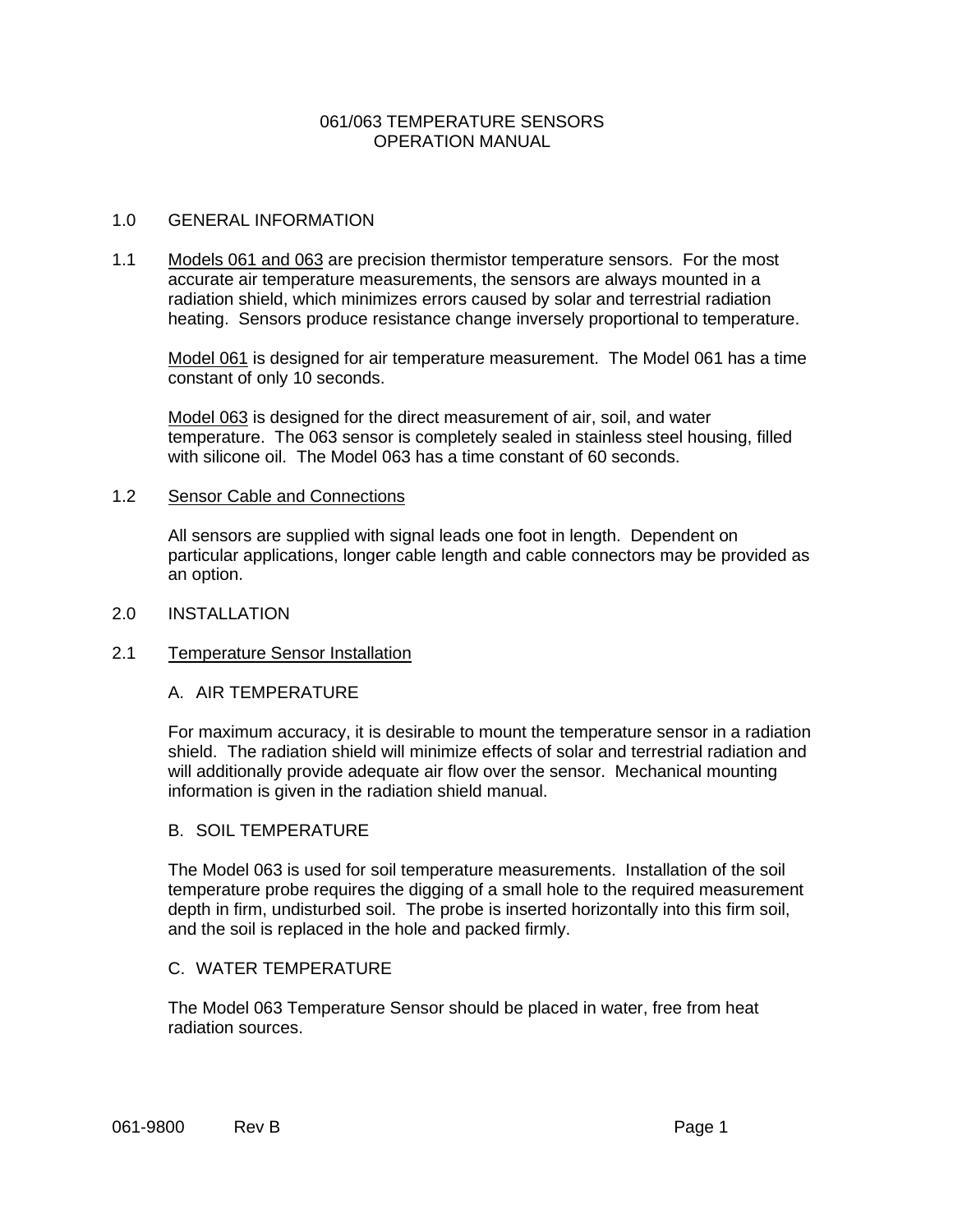## D. These sensors are durable, field proven devices; however,

## DO NOT DROP OR EXPOSE THE SENSOR TO HEAVY SHOCK!!!

### 2.2 Wiring Connections

The output of the thermistor sensor is a relatively high resistance that varies according to temperature. It is important not to introduce any parallel resistance paths. A parallel resistance path may be established by a dirt/moisture build-up between two sensor leads. This may occur in poorly made splices and unprotected connections. It is advisable to always use a protective coating on exposed sensor connections. Use a coating such as silastic rubber (RTV).

#### 2.3 Direct Wiring to a Met One Instruments Translator

When the sensor is connected directly to a Met One Instruments Translator Module the sensor is loaded with the appropriate resistor to provide a linear output.

#### 2.4 Direct Connection to a Data Logger

When the sensor is connected to a data logger the data logger must have a terminating resistor to provide a linear output. Refer to Figure 2-1.

### 3.0 OPERATIONAL CHECK-OUT AND CALIBRATION

### 3.1 Temperature Sensor Check-out

Compare sensor readings against a precision mercury thermometer. Use a Lo Current Digital Ohmmeter and compare readings of temperature vs. resistance.

### 4.0 MAINTENANCE AND TROUBLESHOOTING

#### 4.1 General Maintenance Schedule\*

6 – 12 Month Intervals:

A. Inspect sensor for proper operation per Section 3.1.

\*Schedule is based on **average** to adverse environments.

### 4.2 Troubleshooting Procedures

A. Incorrect sensor signal: check sensor input connections: check temperature vs. sensor output signal using Table 3-1. Verify that the sensor has the correct terminating resistor if not used with a Met One Translator.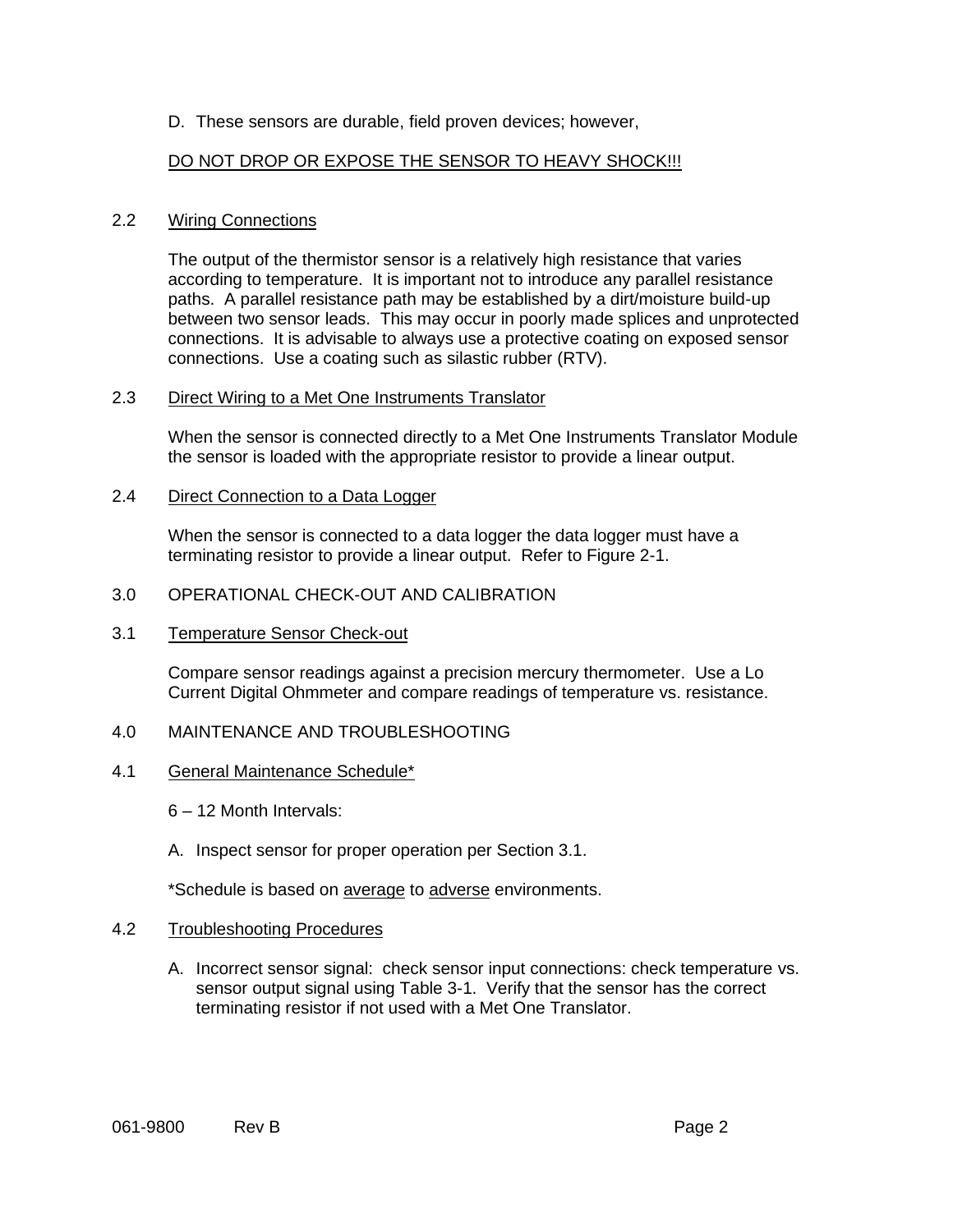## Table 1-1 Sensor Specifications

| <b>MODEL</b> | <b>MAXIMUM RANGE</b>                 | <b>LINEARITY</b>        | <b>ACCURACY</b>   | TIME CONSTANT | <b>CABLE LENGTH</b> | <b>CONNECTOR</b> |
|--------------|--------------------------------------|-------------------------|-------------------|---------------|---------------------|------------------|
| 061          | -30 $^{\circ}$ C to +50 $^{\circ}$ C | $\pm$ 0.16°C            | $+0.15^{\circ}$ C | 10 seconds    | 1 foot              | none             |
| 063-2        | $0^{\circ}$ C to +100 $^{\circ}$ C   | $\pm$ 0.21 $^{\circ}$ C | $\pm$ 0.15°C      | 60 seconds    | 50 feet             | none             |
| 063-3        | -30°C to +50°C                       | $\pm$ 0.16°C            | $+0.15^{\circ}$ C | 10 seconds    | l foot              | none             |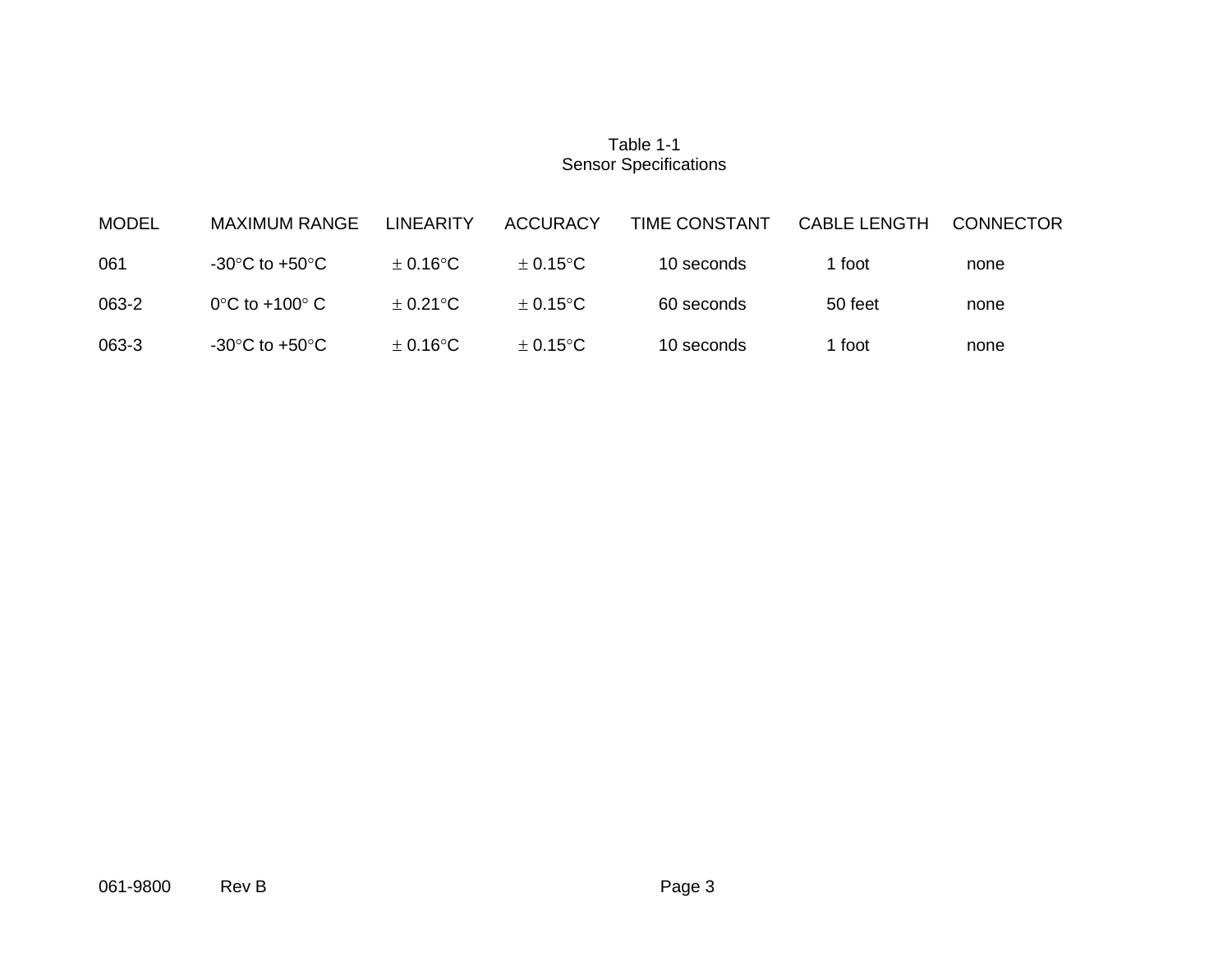## 4.3 Temperature Sensor Calibration

The sensors are tested for calibration conformity at the factory. Field calibration may be verified by testing and sensors against themselves or against a known standard. It is not possible to make alterations to the sensor's calibration, as it is fixed.

## 4.4 Ice Bath ( $0^{\circ}$ C Calibration Test)

This calibration test requires that a practical reference point of  $0^{\circ}$ C be obtained by the preparation of a mixture of shaved or finely cracked ice and enough water to cover but not float the ice. To create a precision ice bath  $(\pm 0.002^{\circ}C)$ , distilled water must be used for the bath and to make the ice. This mixture is made and contained in a large wide-mouth Dewar flask with a capacity of about one quart or more. The Dewar flask is stopped up with a cork or other suitable material, with two holes provided for the insertion of both the temperature and a glass thermometer. Both the probe and thermometer are inserted into the Dewar flask so that the tips of each are at least 4  $\frac{1}{2}$ inches below the surface of the mixture, ½ inch from the sides of the Dewar with a minimum of one inch remaining below. Using a precision volt-ohmmeter: measure the resistance vs. temperature as given in Table 3-1.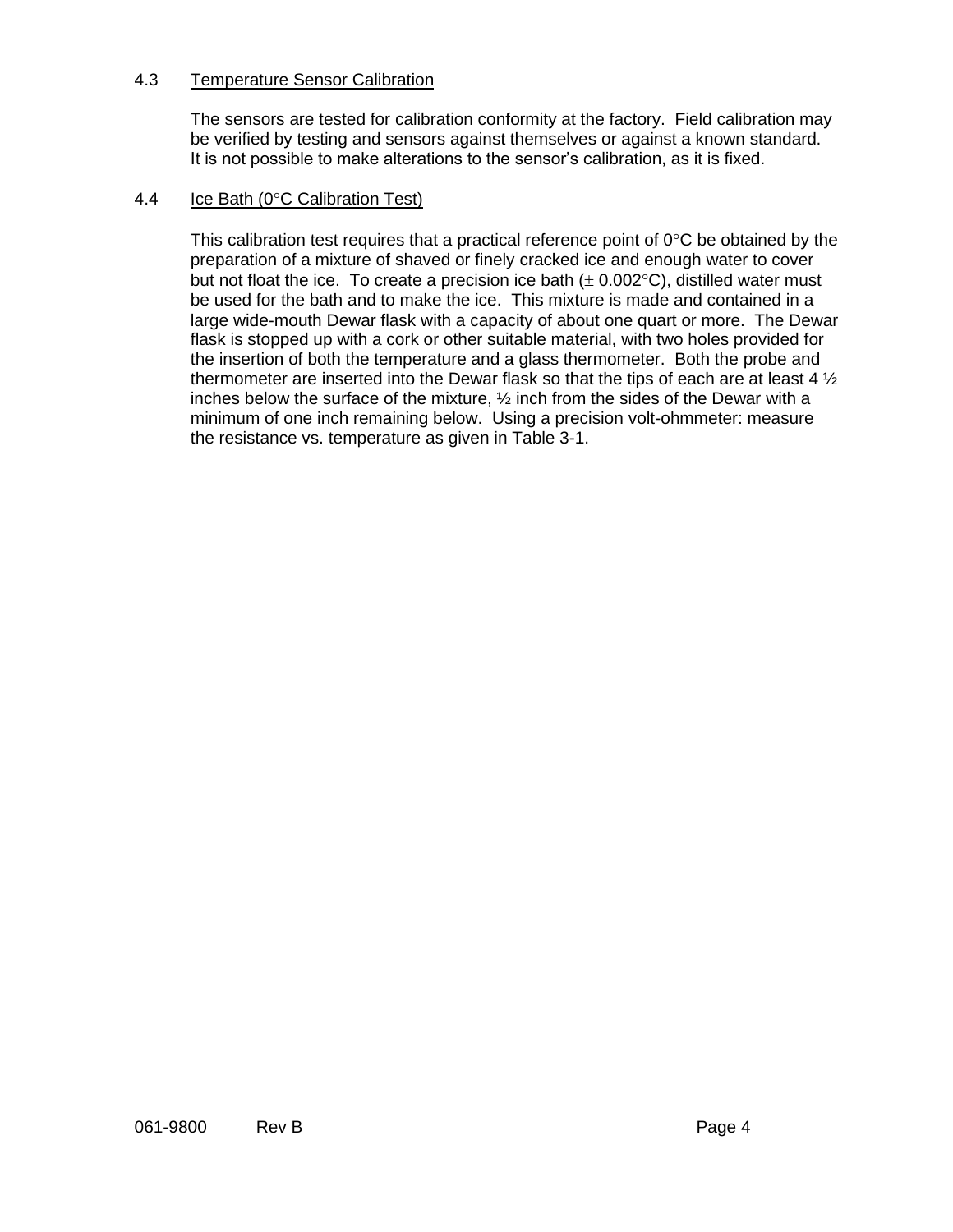



Figure 2-1 Connections of 061/063 Temperature Sensor To Datalogger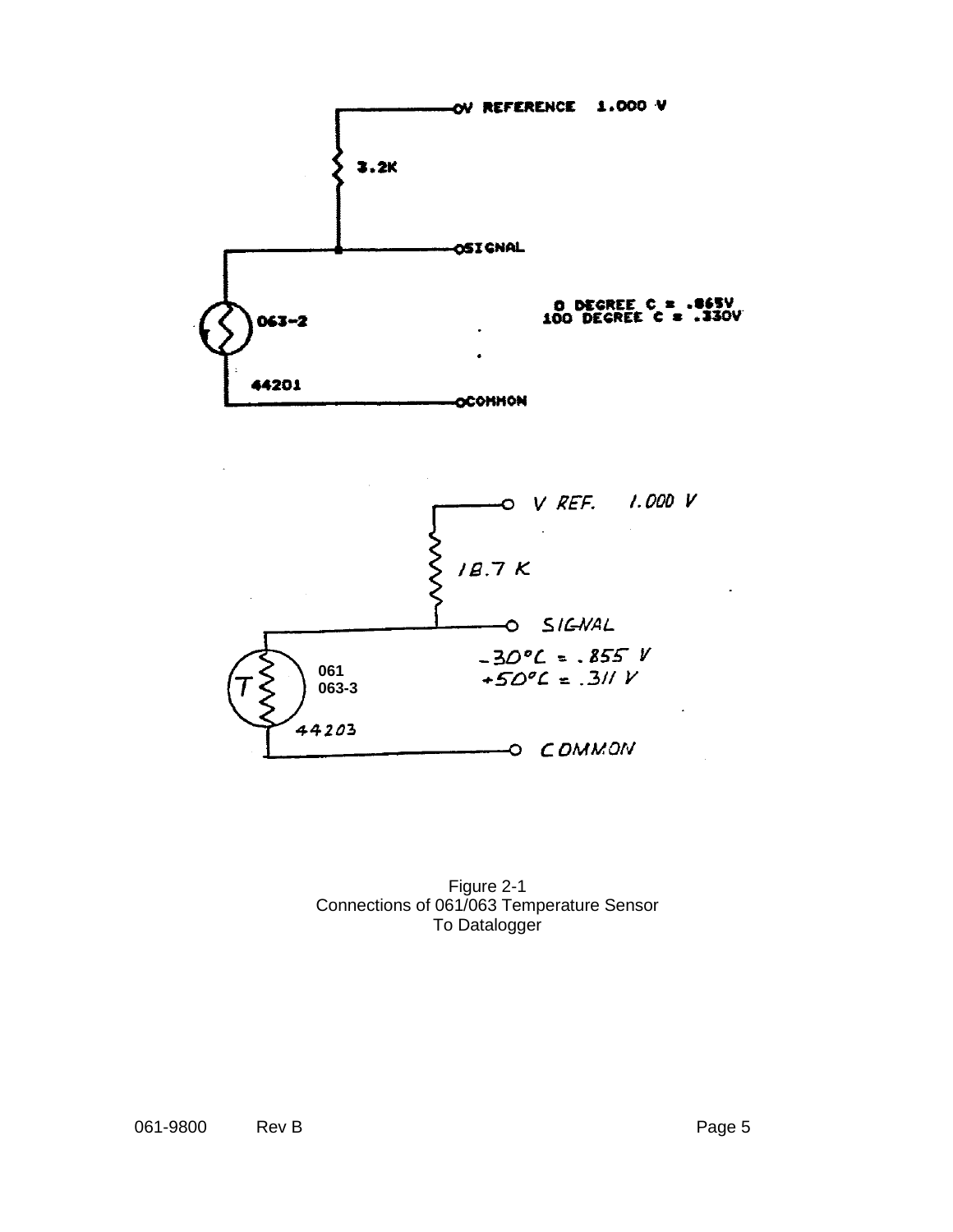## Table 3-1A Model 063-2 RESISTANCE CHART DEG C

| <b>TEMP DEG C</b> | <b>RCAL</b> | <u>TEMP DEG C</u> | <b>RCAL</b> |
|-------------------|-------------|-------------------|-------------|
| 0                 | 20516       | 51                | 4649        |
| 1                 | 19612       | 52                | 4547        |
| $\overline{c}$    | 18774       | 53                | 4448        |
| 3                 | 17996       | 54                | 4352        |
| 4                 | 17271       | 55                | 4258        |
| 5                 | 16593       | 56                | 4166        |
| 6                 | 15960       | 57                | 4076        |
| 7                 | 15365       | 58                | 3989        |
| 8                 | 14806       | 59                | 3903        |
| 9                 | 14280       | 60                | 3820        |
| 10                | 13784       | 61                | 3739        |
| 11                | 13315       | 62                | 3659        |
| 12                | 12872       | 63                | 3581        |
| 13                | 12451       | 64                | 3505        |
| 14                | 12052       | 65                | 3431        |
| 15                | 11673       | 66                | 3358        |
| 16                | 11312       | 67                | 3287        |
| 17                | 10969       | 68                | 3218        |
| 18                | 10641       | 69                | 3150        |
| 19                | 10328       | 70                | 3083        |
| 20                | 10029       | 71                | 3018        |
| 21                | 9743        | 72                | 2954        |
| 22                | 9469        | 73                | 2891        |
| 23                | 9206        | 74                | 2830        |
| 24                | 8954        | 75                | 2769        |
| 25                | 8712        | 76                | 2710        |
| 26                | 8479        | 77                | 2653        |
| 27                | 8256        | 78                | 2596        |
| 28                | 8041        | 79                | 2540        |
| 29                | 7833        | 80                | 2486        |
| 30                | 7633        | 81                | 2432        |
| 31                | 7441        | 82                | 2380        |
| 32                | 7255        | 83                | 2328        |
| 33                | 7075        | 84                | 2278        |
| 34                | 6902        | 85                | 2228        |
| 35                | 6734        | 86                | 2179        |
| 36                | 6572        | 87                | 2131        |
| 37                | 6415        | 88                | 2084        |
| 38                | 6263        | 89                | 2038        |
| 39                | 6115        | 90                | 1992        |
| 40                | 5973        | 91                | 1948        |
| 41                | 5834        | 92                | 1904        |
| 42                | 5700        | 93                | 1861        |
| 43                | 5569        | 94                | 1818        |
| 44                | 5443        | 95                | 1776        |
| 45                | 5320        | 96                | 1735        |
| 46                | 5200        | 97                | 1695        |
| 47                | 5084        | 98                | 1655        |
| 48                | 4970        | 99                | 1616        |
| 49                | 4860        | 100               | 1578        |
| 50                | 4753        |                   |             |

#### \*VALUE WITH 3200 OHM RESISTOR IN PARALLEL WITH SENSOR RANGE 0°C TO 100°C THERMISTOR BEAD **44201**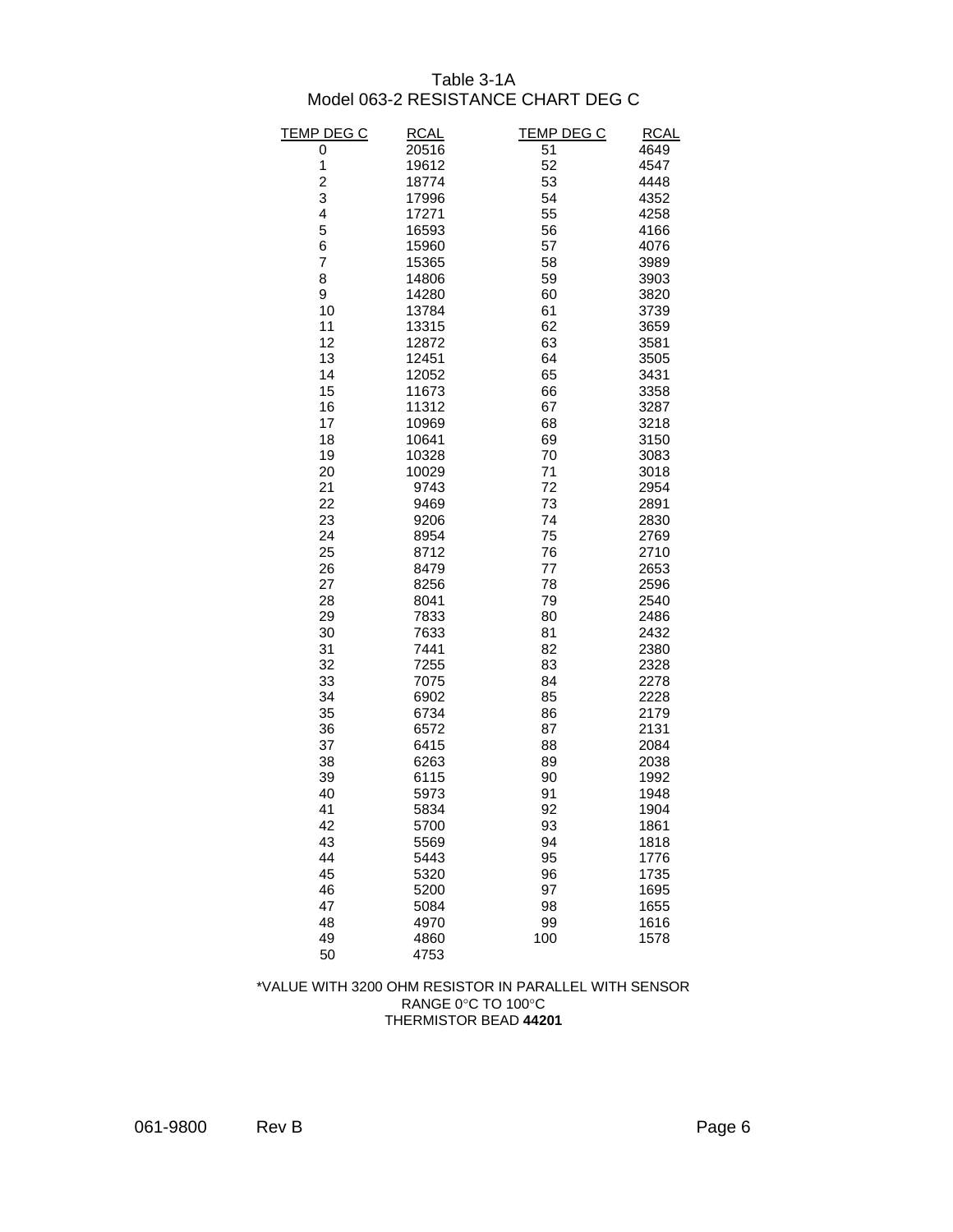### Table 3-1B Model 063-2 RESISTANCE CHART DEG F

| TEMP DEG F | <b>RCAL</b> | TEMP DEG F | RCAL |
|------------|-------------|------------|------|
| 32         | 20516       | 84         | 7856 |
| 33         | 20005       | 85         | 7744 |
| 34         | 19516       | 86         | 7633 |
| 35         | 19047       | 87         | 7526 |
| 36         | 18596       | 88         | 7420 |
| 37         | 18164       | 89         | 7316 |
| 38         | 17748       | 90         | 7214 |
| 39         | 17349       | 91         | 7115 |
| 40         | 16964       | 92         | 7017 |
| 41         | 16593       | 93         | 6921 |
| 42         | 16236       | 94         | 6827 |
| 43         | 15892       | 95         | 6734 |
| 44         | 15559       | 96         | 6643 |
| 45         | 15238       | 97         | 6554 |
| 46         | 14928       | 98         | 6467 |
| 47         | 14627       | 99         | 6381 |
| 48         | 14337       | 100        | 6296 |
| 49         | 14056       | 101        | 6213 |
| 50         | 13784       | 102        | 6132 |
| 51         | 13520       | 103        | 6051 |
| 52         | 13265       | 104        | 5973 |
| 53         | 13017       | 105        | 5895 |
| 54         | 12776       | 106        | 5819 |
| 55         | 12543       | 107        | 5744 |
| 56         | 12316       | 108        | 5670 |
| 57         | 12095       | 109        | 5598 |
| 58         | 11881       | 110        | 5527 |
| 59         | 11673       | 111        | 5456 |
| 60         | 11470       | 112        | 5387 |
| 61         | 11273       | 113        | 5320 |
| 62         | 11081       | 114        | 5253 |
| 63         | 10894       | 115        | 5187 |
| 64         | 10712       | 116        | 5122 |
| 65         | 10535       | 117        | 5058 |
| 66         | 10362       | 118        | 4995 |
| 67         | 10193       | 119        | 4933 |
| 68         | 10029       | 120        | 4873 |
| 69         | 9868        | 121        | 4812 |
| 70         | 9712        | 122        | 4753 |
| 71         | 9559        | 123        | 4695 |
| 72         | 9409        | 124        | 4638 |
| 73         | 9263        | 125        | 4581 |
| 74         | 9121        | 126        | 4525 |
| 75         | 8981        | 127        | 4470 |
| 76         | 8845        | 128        | 4416 |
| 77         | 8712        | 129        | 4362 |
| 78         | 8582        | 130        | 4310 |
| 79         | 8454        | 131        | 4258 |
| 80         | 8329        | 132        | 4206 |
| 81         | 8207        | 133        | 4156 |
| 82         | 8088        | 134        | 4106 |
| 83         | 7971        | 135        | 4057 |

#### \*VALUE WITH 3200 OHM RESISTOR IN PARALLEL WITH SENSOR RANGE 32°F TO 212°F THERMISTOR BEAD **44201**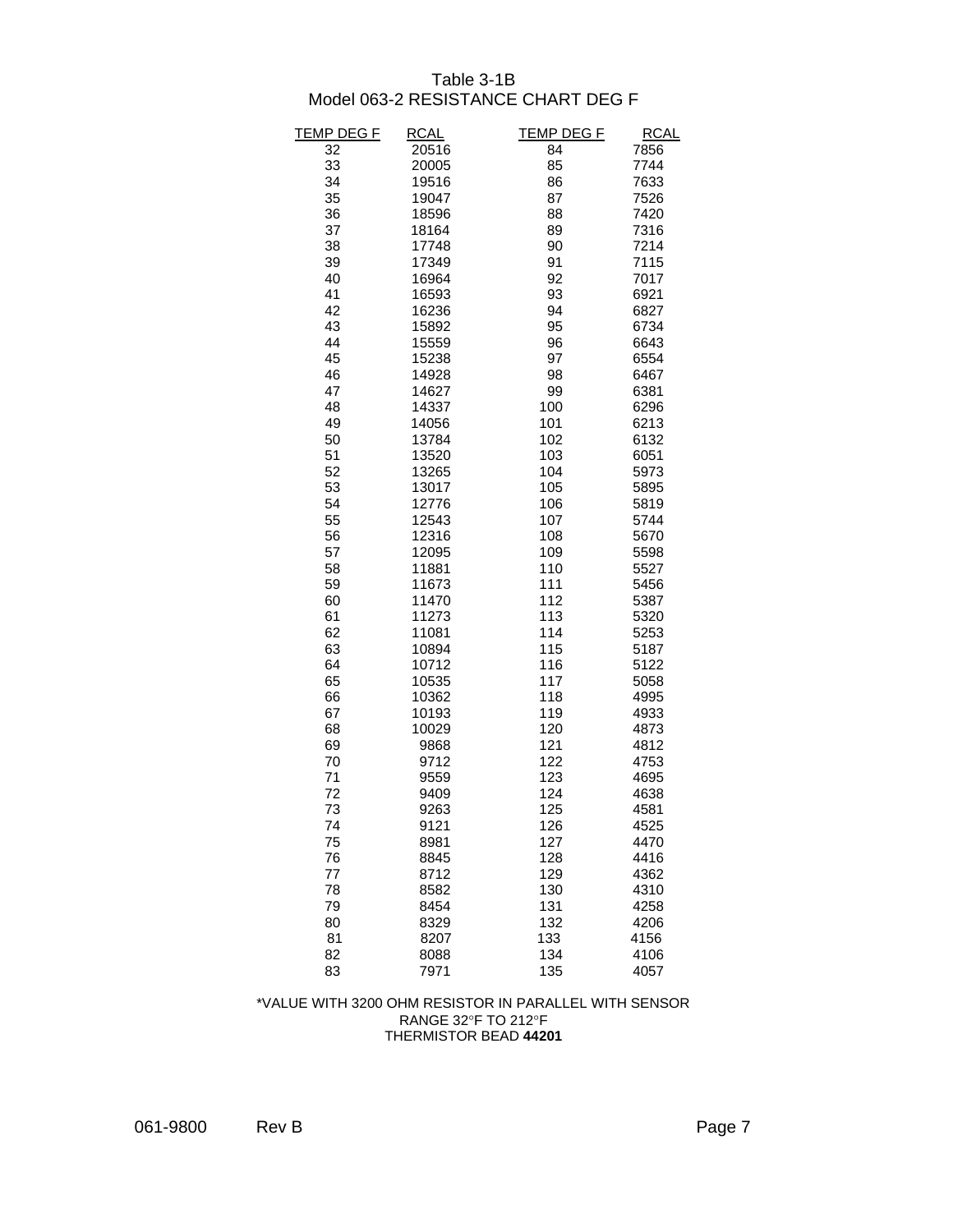#### Table 3-1B (continued) Model 063-2 RESISTANCE CHART DEG F

| <b>TEMP DEG F</b> | <b>RCAL</b> | <b>TEMP DEG F</b> | <b>RCAL</b> |
|-------------------|-------------|-------------------|-------------|
| 136               | 4008        | 178               | 2426        |
| 137               | 3960        | 179               | 2397        |
| 138               | 3913        | 180               | 2368        |
| 139               | 3866        | 181               | 2340        |
| 140               | 3820        | 182               | 2311        |
| 141               | 3775        | 183               | 2283        |
| 142               | 3730        | 184               | 2255        |
| 143               | 3685        | 185               | 2228        |
| 144               | 3642        | 186               | 2201        |
| 145               | 3599        | 187               | 2174        |
| 146               | 3556        | 188               | 2147        |
| 147               | 3514        | 189               | 2121        |
| 148               | 3472        | 190               | 2094        |
| 149               | 3431        | 191               | 2069        |
| 150               | 3390        | 192               | 2043        |
| 151               | 3350        | 193               | 2018        |
| 152               | 3311        | 194               | 1992        |
| 153               | 3272        | 195               | 1967        |
| 154               | 3233        | 196               | 1943        |
| 155               | 3195        | 197               | 1918        |
| 156               | 3157        | 198               | 1894        |
| 157               | 3120        | 199               | 1870        |
| 158               | 3083        | 200               | 1846        |
| 159               | 3046        | 201               | 1823        |
| 160               | 3010        | 202               | 1800        |
| 161               | 2975        | 203               | 1776        |
| 162               | 2940        | 204               | 1754        |
| 163               | 2905        | 205               | 1731        |
| 164               | 2870        | 206               | 1708        |
| 165               | 2836        | 207               | 1686        |
| 166               | 2803        | 208               | 1664        |
| 167               | 2769        | 209               | 1642        |
| 168               | 2737        | 210               | 1621        |
| 169               | 2704        | 211               | 1599        |
| 170               | 2672        | 212               | 1578        |
| 171               | 2640        |                   |             |
| 172               | 2608        |                   |             |
| 173               | 2577        |                   |             |
| 174               | 2547        |                   |             |
| 175               | 2516        |                   |             |
| 176               | 2486        |                   |             |
| 177               | 2456        |                   |             |
|                   |             |                   |             |

#### \*VALUE WITH 3200 OHM RESISTOR IN PARALLEL WITH SENSOR RANGE 32°F TO 212°F THERMISTOR BEAD **44201** For RCAL: Where: Tc = Temp (deg C) Tc = ((((Rt ¯1) + 3200 ¯1)) ¯1 – 2768.23) ∕-17.115 RT = RCAL Rt = ((((-17.115Tc) + 2768.23) ‾1) – (3200) ‾1) ‾1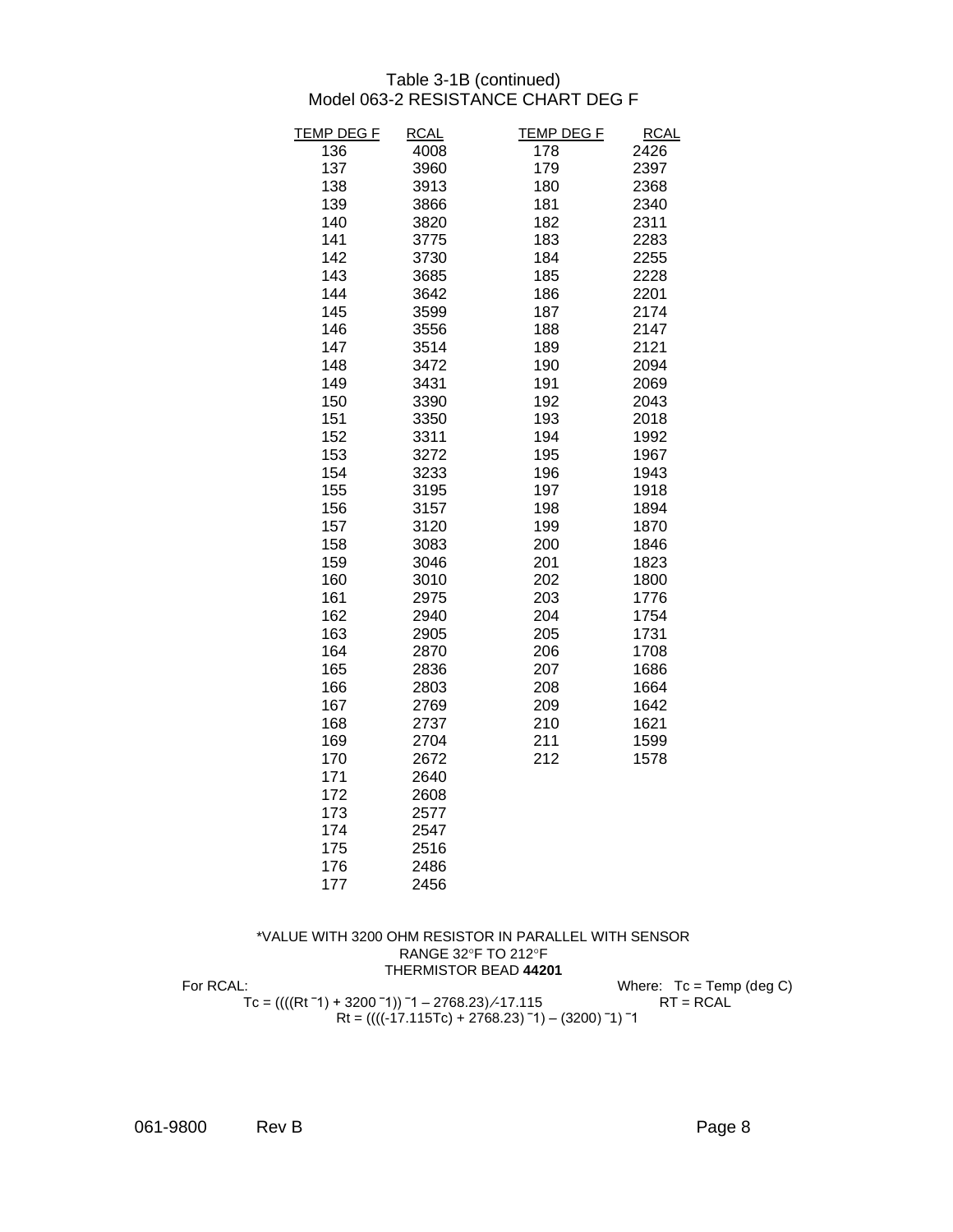## Table 3-1C Model 061, 063-3 RESISTANCE CHART DEG C

| <b>TEMP DEG C</b> | <b>RCAL</b> | <b>TEMP DEG C</b> | <b>RCAL</b> |
|-------------------|-------------|-------------------|-------------|
| $-30$             | 110236      | 10                | 26155       |
| $-29$             | 104464      | 11                | 25436       |
| $-28$             | 99187       | 12                | 24739       |
| $-27$             | 94344       | 13                | 24064       |
| $-26$             | 89882       | 14                | 23409       |
| $-25$             | 85760       | 15                | 22775       |
| $-24$             | 81939       | 16                | 22159       |
| $-23$             | 78388       | 17                | 21561       |
| $-22$             | 75079       | 18                | 20980       |
| $-21$             | 71988       | 19                | 20416       |
| $-20$             | 69094       | 20                | 19868       |
| $-19$             | 66379       | 21                | 19335       |
| $-18$             | 63827       | 22                | 18816       |
| $-17$             | 61424       | 23                | 18311       |
| $-16$             | 59157       | 24                | 17820       |
| $-15$             | 57014       | 25                | 17342       |
| $-14$             | 54986       | 26                | 16876       |
| $-13$             | 53064       | 27                | 16421       |
| $-12$             | 51240       | 28                | 15979       |
| $-11$             | 49506       | 29                | 15547       |
| $-10$             | 47856       | 30                | 15126       |
| -9                | 46284       | 31                | 14715       |
| -8                | 44785       | 32                | 14314       |
| $-7$              | 43353       | 33                | 13923       |
| -6                | 41985       | 34                | 13541       |
| $-5$              | 40675       | 35                | 13167       |
| $-4$              | 39421       | 36                | 12802       |
| $-3$              | 38218       | 37                | 12446       |
| $-2$              | 37065       | 38                | 12097       |
| $-1$              | 35957       | 39                | 11756       |
| 0                 | 34892       | 40                | 11423       |
| 1                 | 33868       | 41                | 11097       |
| $\overline{c}$    | 32883       | 42                | 10777       |
| 3                 | 31934       | 43                | 10465       |
| 4                 | 31019       | 44                | 10159       |
| 5                 | 30136       | 45                | 9859        |
| 6                 | 29284       | 46                | 9566        |
| $\overline{7}$    | 28462       | 47                | 9279        |
| 8                 | 27667       | 48                | 8997        |
| 9                 | 26899       | 50                | 8450        |

#### \*VALUE WITH 18.7K RESISTOR IN PARALLEL WITH SENSOR

RANGE  $-30^{\circ}$ C TO  $+50^{\circ}$ C THERMISTOR BEAD **44203**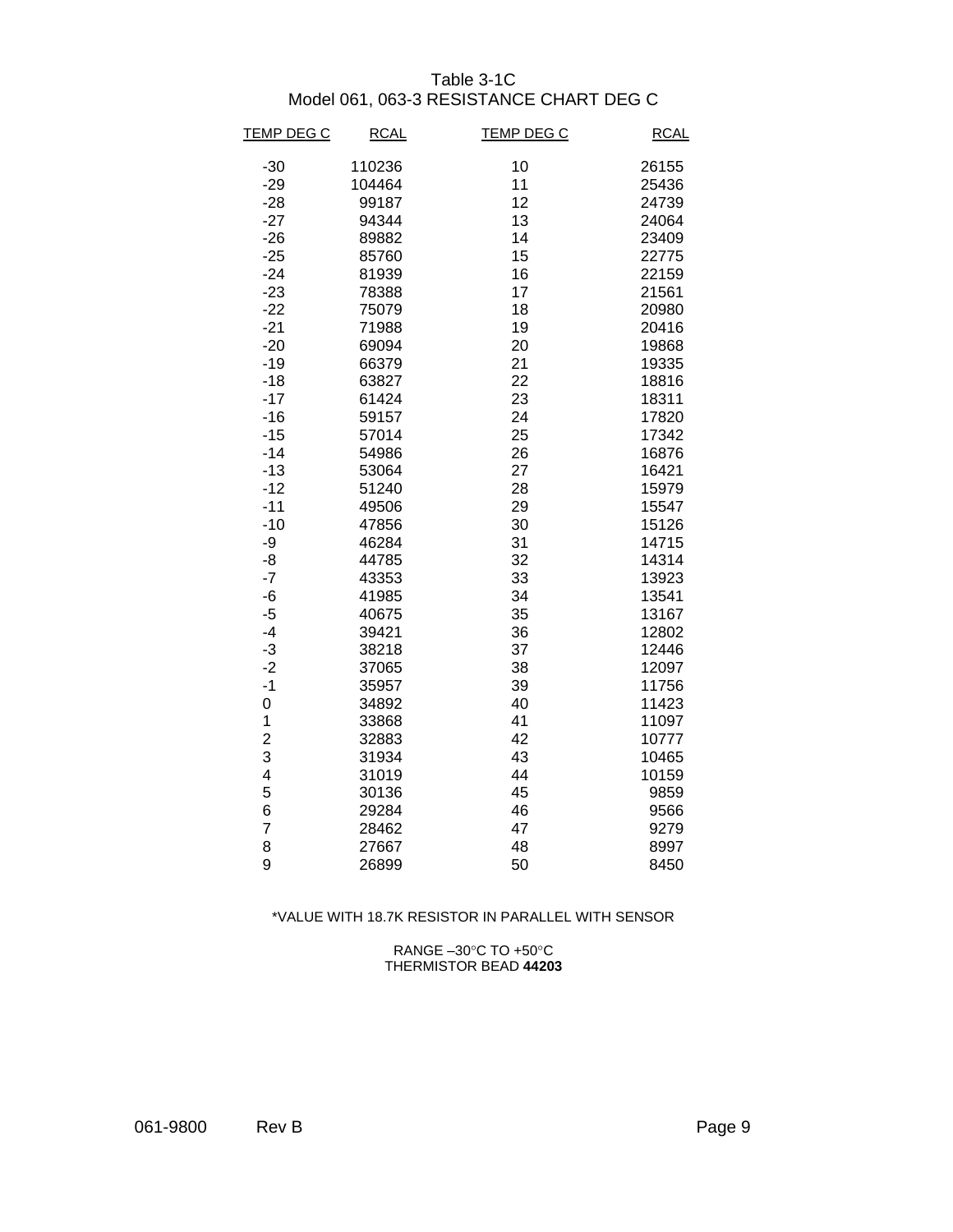#### Table 3-1D Model 061, 063-3 RESISTANCE CHART DEG F

| <b>TEMP DEG F</b>       | <b>RCAL</b> | <b>TEMP DEG F</b> | <b>RCAL</b> |
|-------------------------|-------------|-------------------|-------------|
| $-22$                   | 110236      | 33                | 34319       |
| $-21$                   | 106964      | 34                | 33757       |
| $-20$                   | 103855      | 35                | 33207       |
| $-19$                   | 100895      | 36                | 32669       |
| $-18$                   | 98075       | 37                | 32141       |
| $-17$                   | 95385       | 38                | 31625       |
| $-16$                   | 92816       | 39                | 31119       |
| $-15$                   | 90361       | 40                | 30622       |
| $-14$                   | 88011       | 41                | 30136       |
| $-13$                   | 85760       | 42                | 29659       |
| $-12$                   | 83602       | 43                | 29192       |
| $-11$                   | 81532       | 44                | 28733       |
| $-10$                   | 79543       | 45                | 28283       |
| -9                      | 77632       | 46                | 27841       |
| -8                      | 75794       | 47                | 27408       |
| $-7$                    | 74025       | 48                | 26983       |
| -6                      | 72321       | 49                | 26565       |
| $-5$                    | 70678       | 50                | 26155       |
| $-4$                    | 69094       | 51                | 25753       |
| -3                      | 67565       | 52                | 25357       |
| $-2$                    | 66088       | 53                | 24969       |
| $-1$                    | 64661       | 54                | 24587       |
| $\pmb{0}$               | 63281       | 55                | 24212       |
| $\mathbf 1$             | 61946       | 56                | 23843       |
| $\overline{\mathbf{c}}$ | 60654       | 57                | 23481       |
| 3                       | 59402       | 58                | 23125       |
| 4                       | 58190       | 59                | 22775       |
| 5                       | 57014       | 60                | 22430       |
| 6                       | 55874       | 61                | 22091       |
| 7                       | 54768       | 62                | 21758       |
| 8                       | 53694       | 63                | 21430       |
| 9                       | 52651       | 64                | 21108       |
| 10                      | 51637       | 65                | 20790       |
| 11                      | 50652       | 66                | 20478       |
| 12                      | 49695       | 67                | 20170       |
| 13                      | 48763       | 68                | 19868       |
| 14                      | 47856       | 69                | 19570       |
| 15                      | 46974       | 70                | 19276       |
| 16                      | 46114       | 71                | 18987       |
| 17                      | 45277       | 72                | 18703       |
| 18                      | 44461       | 73                | 18422       |
| 19                      | 43666       | 74                | 18146       |
| 20                      | 42890       | 75                | 17874       |
| 21                      | 42134       | 76                | 17606       |
| 22                      | 41395       | 77                | 17342       |
| 23                      | 40675       | 78                | 17081       |
| 24                      | 39972       | 79                | 16825       |
| 25                      | 39285       | 80                | 16572       |
| 26                      | 38614       | 81                | 16322       |
| 27                      | 37958       | 82                | 16076       |
| 28                      | 37317       | 83                | 15834       |
| 29                      | 36691       | 84                | 15595       |
| 30                      | 36078       | 85                | 15359       |
| 31                      | 35479       | 86                | 15126       |
| 32                      | 34892       | 87                | 14897       |
|                         |             |                   |             |